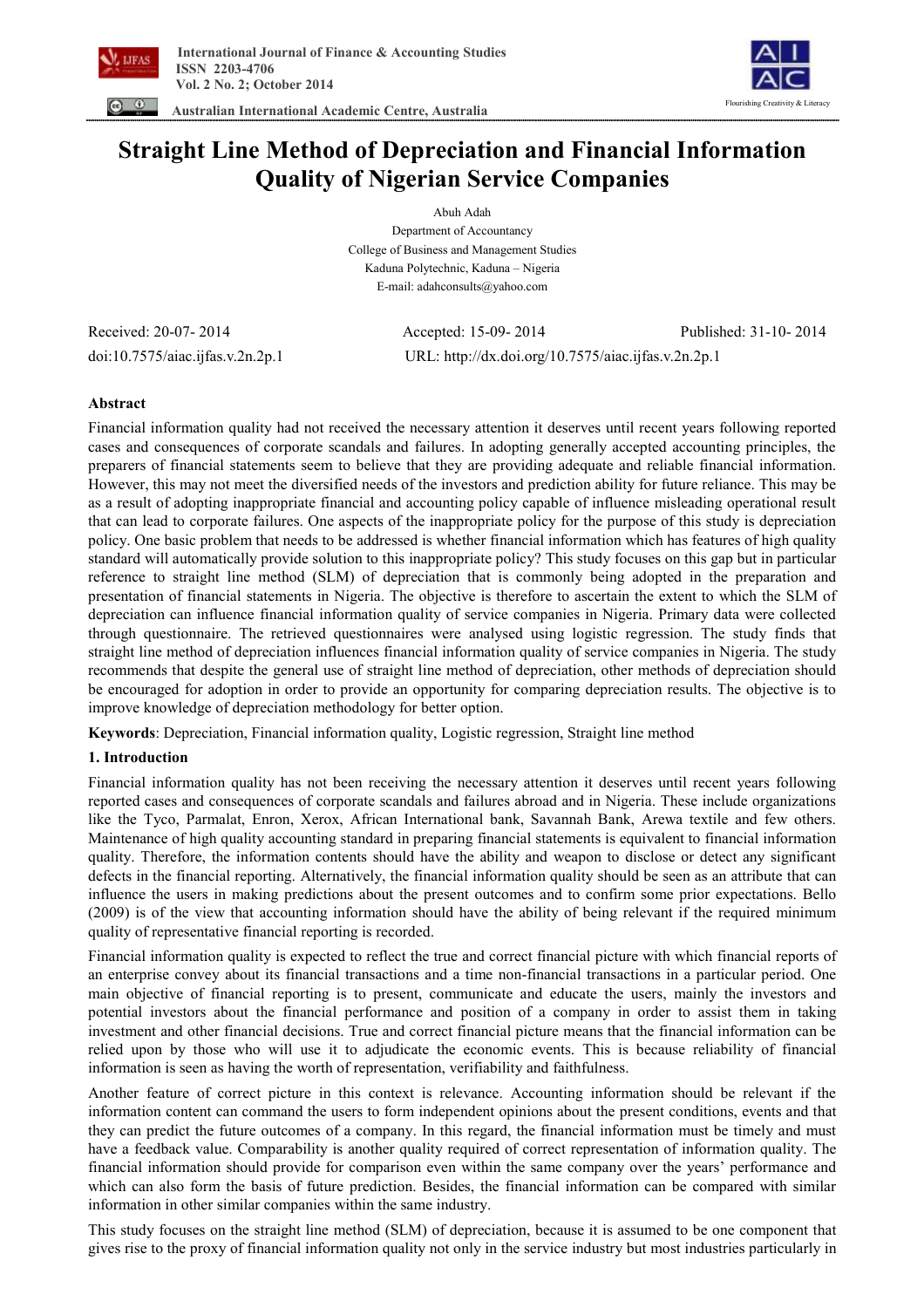Nigeria. The author is of the view that depreciation approach and or method will have a vital role in explaining to some greater level, on financial information quality. This follows that, once inappropriate depreciation value is applied using a particular method of depreciation, financial results would equally be inappropriate, and in turn violate the information quality. A better understanding of the nature of business would provide informational guide to selecting an appropriate depreciation method. Another determining variable is the degree of employment of the assets along with the expected rate of consumption in that business. In this work, SLM of depreciation will be considered as the independent variable while financial information quality will serve as a dependent variable.

Preparation, presentation and communication of high quality financial statements are the concern of all the users because the statements will have to play significant role such that can be relied upon to take decisions. This should be taken as a serious task because erosion in the financial information can create a direct link to illusion in the financial statements. In adopting generally accepted accounting principles, the preparers of financial statements and financial policy makers seem to believe that they are providing adequate and reliable financial information. However, this may not meet the diversified needs of the investors and predictive ability for future reliance of the users. What is presently obtainable in terms of financial information quality may not be what it should, may be as a result of adopting inappropriate financial and accounting policy capable of influencing misleading operational results (and which the auditor may equally be mislead to express satisfactory opinion). Hence, some companies like Parmalat, Enron, Xerox, African International bank, Arewa textile and others had failed and some others may be experiencing similar financial crisis. One aspects of the inappropriate policy for the purpose of this study is depreciation policy.

The impact of adopting this policy can lead to declaration of incorrect and misleading profits, earnings then down to financial scandals of all types. One basic problem that needs to be addressed is whether financial information which has features of high quality standard will automatically provide solution to the adoption of inappropriate financial and accounting policy? This study focuses on this gap but in particular reference to straight line method (SLM) of depreciation that is commonly being adopted in the preparation and presentation of financial statements mainly in Nigeria. There is however, a freedom for a company to adopt any particular method of depreciation having regard to the nature of its operation, yet most of the companies in Nigeria adopt SLM.

Value of depreciation on assets and earnings is enormous that requires study. From any financial statements of an enterprise, depreciation plays an important role in determining the level of operating result; as inappropriate adoption of depreciation method will adversely affect the reported profit or loss. However, in the minds of almost all investors or potential investors and other stakeholders today, the operating result (or profit) of an enterprise is always the yard stick or the bottom line for measuring financial performance irrespective of how the figure is arrived at. For instance, there may be two companies with similar paid up share capital and common characteristics with reported profits of say N3m and N3.4m respectively but the investors may conclude that the company with N3.4m is better. This may be far from the true picture if the value of depreciation is known even though it does not involve cash movement.

The objective of this study is to ascertain the extent to which straight line method of depreciation can influence financial information quality of service companies in Nigeria. Null hypothesis is formulated in line with the objective to provide an opportunity to test the responses of the respondents. The hypothesis is that, the straight line method of depreciation has no significant impact on financial information quality of service companies in Nigeria. Because of the nature of this study, questionnaire will be administered in order to achieve the objective. The significance and possibly contributions of this work are in three specific areas. The first area is the investors and potentials investors as it will educate them on how depreciation value can affect the operating profit (or loss) and the value of fixed assets in the statement of financial position which together form the basis of their decisions making process. The second area is the preparers of financial statements and accounting policies makers by taking into consideration the impact of depreciation on the financial information quality. The last set is the researchers, students and other users of financial information by preparing their minds to the relevance of straight line method of depreciation on the financial information quality.

The work is divided into five parts. The first part represents general introduction to the study including motivational factors for undertaking the assignment. Part two reviews the relevant literature to provide an insight into the work while part three identifies the methodology adopted. Part four discusses the results from data analysis and the final part states the conclusion and recommendation of the study.

#### **2. Review of Related Literature**

# *2.1 Concept of Depreciation in the Financial Information Quality*

The purpose of depreciation of non-current or fixed asset is to ensure that organizations appropriately allocate and spread all the immediate costs associated with the acquisition of that asset to the expected number of its useful life. It is provided for in accounting to enable a set of financial statements' figures reflect true and fair values. The focus is to measure near accurate actual consumption of the asset that is used up in an accounting period either directly or indirectly in generating income in that business. The purpose of accurate and proper depreciation value is to ensure that the reported information in the financial statements reflect true and correct view to enable the users have no fear in taking appropriate and reliable investment and financial decisions.

Depreciation is one financial language which both in theory and practice has been receiving less attention by a good numbers of researchers, authors and practitioners despite its significant position in the financial reporting. Because depreciation has not been attracting the interest of financial or cost accounting contributors, there are few literatures on the topic including its method. Anao (2009) states that, depreciation is a concept which attempts to describe the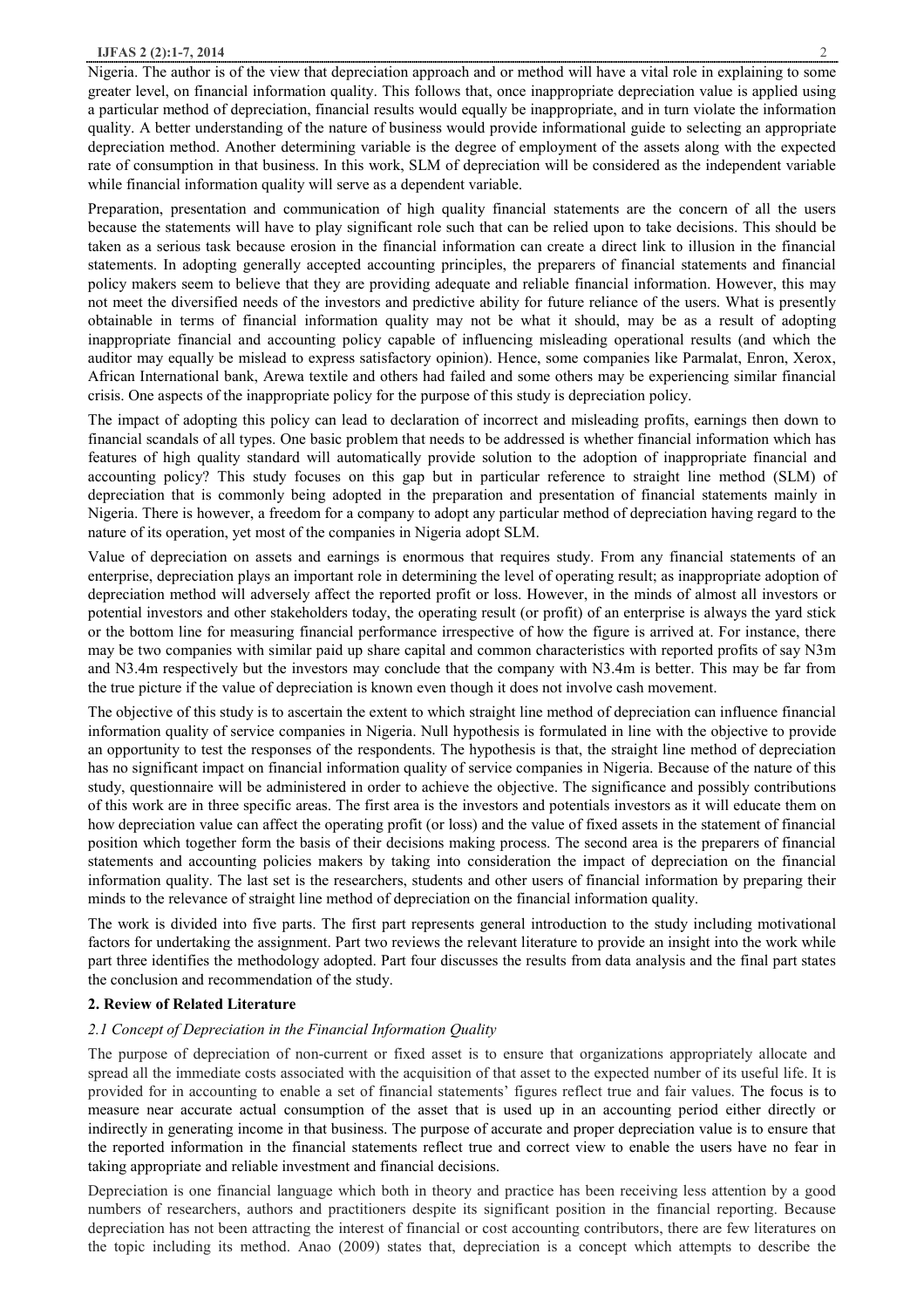### **IJFAS 2 (2):1-7, 2014** 3

contribution made by fixed assets in the course of a period's undertaking. The contribution represents value ceded over by the asset, which presumably flows into the total value of the goods and services produced in that accounting period. The provision of depreciation in financial accounting is not only necessary but mandatory because utilization of noncurrent assets in any going concern business is mandatory; therefore the part that is assumed to have been consumed must be accounted for during that period.

The Nigerian Statement of Accounting Standard (SAS) No. 9 sees depreciation as an estimate of the portion of the historical cost or revalued amount of a fixed asset chargeable to operations during an accounting period. The standard also recognizes that in determining depreciation, cognizance is usually taken of the wear and tear on an asset resulting from the use, effluxion of time or obsolescence dictated by changes in technological and market forces. International Accounting Standards (IAS) No. 16 defines depreciation as the systematic allocation of the depreciable amount of an asset over its useful life. The depreciable figure is usually the original or initial cost of that asset less its expected residual value. The definition of Statement of Standard Accounting Practice (SSAP) No. 12 is not different from the other two standards. These definitions are equally explanatory on that part of the assets that is used up to facilitate the business of an organization. Adedeji (2004) in his text book adopts the definition of SAS N. 9. Depreciation is critical in the financial reporting because its process should be seen as a direct consequence of the matching concept.

Depreciation is that part of the original cost of a non-current asset that is consumed during its period of use by the business (Wood and Sangster, 2008). The authors' emphasis is that the yearly amount of depreciation should be based on an estimate of how much of the overall economic usefulness of the asset has been used up in that accounting period. Ahmed (2011) conceptualizes depreciation as that portion of the total cost that is to be allocated for consumption in that year. It is a non-cash expense charged in the income statement in accordance with one of the most important accounting principles – matching principle. In the words of Epstein and Mirza (2003) and Meigs, Williams, Haka and Better (2001), depreciation is a method of cost allocation and not asset valuation hence it does not take into account any changes in the market value. The concept of depreciation remains an idea which does not accurately translate into precise measurement. Where for instance, there is an agreement as to what should be the value of depreciation, the problem still remain that there is no objective basis of establishing how much of the value has been contributed by the asset to the period of production or revenue (Anao, 2009).

From a few available literatures, the Nigerian accounting bodies including accounting practitioners do not develop, and direct any particular method of depreciation to be adopted and used in a particular industry. This gap therefore leaves the service industry and managements to select and adopt whatever method of depreciation they believe can provide appropriate and commensurable depreciation on the assets that are consumed in a particular accounting period. In text books and few literatures, there are various methods of depreciation. Some of them include straight line, diminishing balance often referred to as reducing balance, sum of digits, economic depreciation, annuity, replacement/renewal, depreciation fund, insurance policy, revaluation, depletion, machine hour rate and production unit that are either put into used or not. Other methods that may be contemplated for adoption or otherwise but only introduced by this study include: direct hiring cost, capital allowance, and optimal pay back cost. The management of the Nigerian service industry often does not take the opportunity of adopting more than one or two of these methods to test in order to find out which one would provide better/best result in the industry.

Ahmed (2011) is of the view that any method selected is a judgmental matter but conceptually, one should select a method that most closely approximate the actual pattern of use of the asset so that the cost allocation is appropriate. Anao (2009) believes that the nature of the various types of assets employed and used by the businesses should provide for the justification in deciding the measurement of depreciation. This view ordinarily should have been valid and then remove the complexity in measuring part of the asset that has been consumed in a particular financial period, but this is not considered in practice, at time even in the financial accounting text books. Hirani (1995) emphasizes that method of depreciation should be carefully selected by an enterprise because the depreciation charge will have a significant effect on the results of financial position particularly in a case of capital intensive unit.

## *2.2 Straight Line Method as Accounting Depreciation*

In Nigeria, straight line method of depreciation is usually adopted in almost all the industries, but there is no clear justification for adoption other than its simplicity in understanding and application (Adah & Dogarawa, 2013). This SLM is in line with what is obtainable in most companies in America. The study of Keiso, Waygandt and Warfield (2008) revealed that about 82% of American companies used SLM of depreciation, 4% adopt reducing balancing approach and the remaining 14% of the companies adopt other different methods. However, most of the British companies will prefer to adopt reducing balancing method (Ahmed, 2011). In Bangladesh, SLM, reducing balancing and units of production methods of depreciation are in use (ICAB, 2008).

Despite the benefits accruable to the adoption of SLM of depreciation such as simplicity of calculation and understanding, there are numerous risks attached to it that requires diagnosis. Some of which include i) difficulties experienced in trying to find evidence to support the critical assumption of the useful life when trying to depreciate long-lived assets like buildings, roads, and others ii) the method is often applied based on age of the asset rather than obsolescence iii) it assumes that the fixed asset renders equal service every year which realistically is not correct iv) the method fails to consider expenses of repairs and maintenance that may occur which will increase the value potential of the assets v) like in some methods, it does not provide funds for renewal or replacement of the asset after its expiration vi) one difficulty is the calculation of depreciation when additions are made during a year and vii) Adjustment for any difference in depreciation value that may arise from the use is ignored.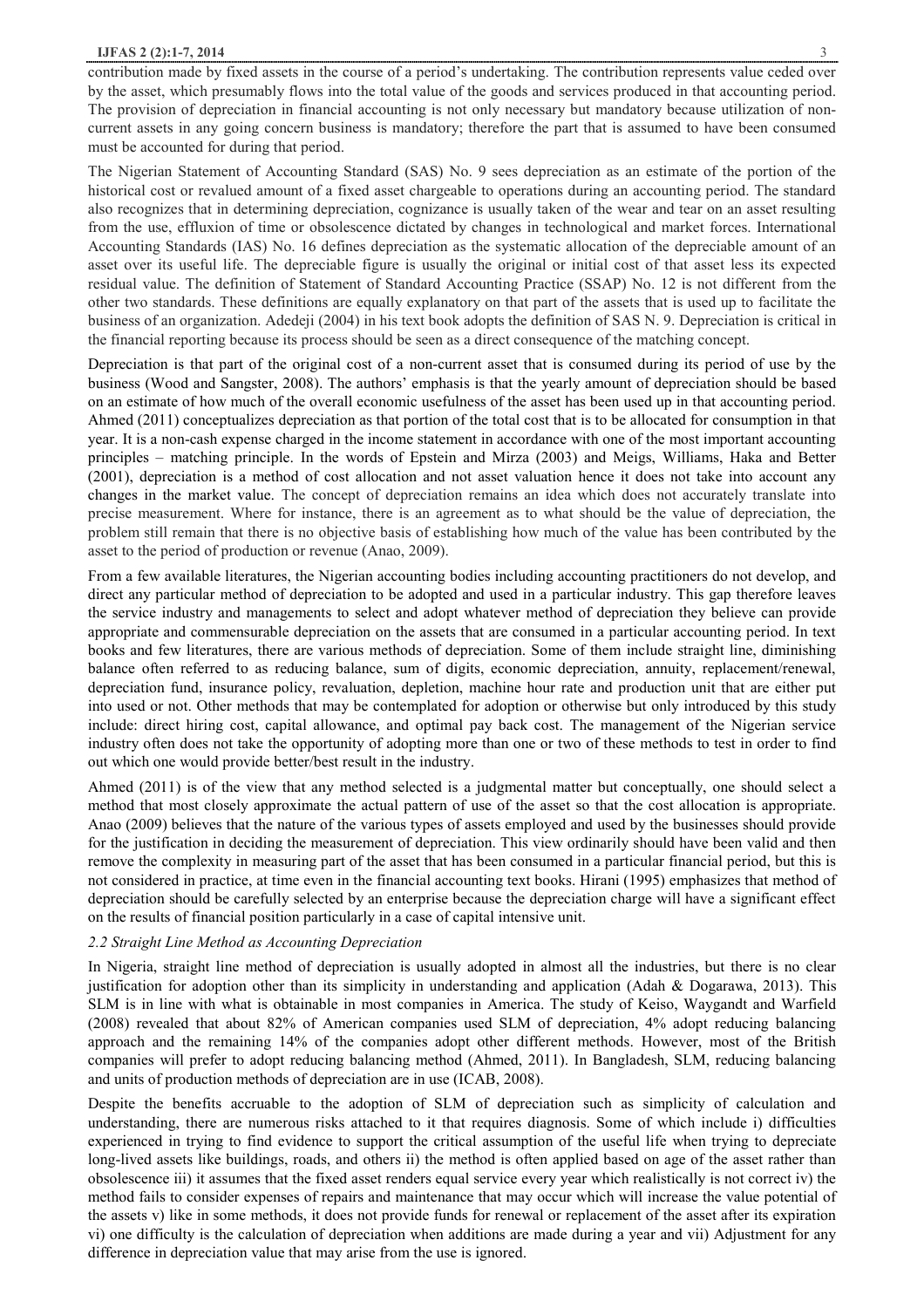# **IJFAS 2 (2):1-7, 2014** 4

Ahmed (2011) states that the SLM of depreciation is based on two unrealistic theories that the benefits to be received from the asset will be the same each period and it expects the maintenance and repair cost to be constant over time. Only SLM is considered for the purpose of review because practice has shown that it is the most common method that is practised in Nigeria.

In Nigerian accounting practice today and tracing behind, the commonest depreciation method being adopted is the straight line (Adah & Dogarawa, 2013). The SLM is a replica of capital allowance, not only the method but the rate is similar to capital allowance rates provided by the Companies Income Tax Act (CITA, 1979). The method is applied irrespective of the use of the asset in an organization.

As noted by Adah (2007), capital allowance rates are stable because of the liberty to adopt any method of depreciation by organizations which definitely will not provide similar capital allowances for them. Reasons advanced for the capital allowance to serve as depreciation include the following: i) to avoid liberty of depreciation policies by organizations ii) the need to standardize depreciation rates and its methods for common application iii) the need for consistency in granting depreciation as capital allowance iv) the need for control of capital expenditure at all times and v) to allow uniformity in treating rates and methods of depreciation.

## *2.3 Challenges in the Accounting Depreciation*

The critical challenge in depreciation is how to realistically determine how much cost of the fixed asset is attributable to the overheads that must be taken off from gross profit (or added to gross loss) in a financial year or accounting period. Another challenge is how much of the fixed asset value should be provided for or carried forward that will fit into the number of expected useful life with or without the threat of going concern. Literatures (Popoola, (2011); Anao (2009) and Wood and Sangster (2008) have shown that depreciation value is the function of i) original cost of the asset ii) estimated useful life and iii) the residual or salvage value of the assets after retiring from the active service. Unfortunately, out of these variables, is only one (that is original cost) that can be determined with certainty. It is always difficult to predict how long an asset will provide for a cost-effective service (Financial Sustainability Program, 2008). Expected useful life is also another strong issue that is not easy to estimate even because of repairs and maintenance, usage and break down, yet it must be approximated for the purpose of estimating realistic depreciation.

Hulten and Wykoff (1996)'s study states that accounting depreciation is only capable of providing knowledge of the historical cost of investment, which is not enough to determine the amount of productive capacity in a firm. These contributors noted that the net book value after taking the computed depreciation only intended to approximate the present value of the income accruing to an asset but can generate unresolved problems. A similar view is that of Zajac (1995) who is of the opinion that the use of accounting depreciation may lead to a net book value that may be far from resalable value. This may tantamount to give wrong impression to the shareholders and other principal stakeholder about the true and correct value of the assets.

# *2.4 Depreciation Method and Financial Information Quality*

Appropriate and adequate accounting policies are the function of financial information quality. There are various accounting policies that are being adopted across organizations in the preparation and presentation of accounts and its information. The policies are adopted because of the belief that they are satisfactory in generating high quality financial information required by the users. However, these are adopted not because they are the best or better than any alternative options, but because the preparers of the accounts and the policies makers often think less about the relevance of such policies on financial information quality. At times, the accounting policies will differ from what are obtainable in the accounting practice, that the preparations of the accounts and notes thereof.

Recognition of income may not be in agreement with the stated policy so also is the valuation of stock, depreciation, recognition of income and provision on non-performing assets and others. The most worrying aspect of an accounting policy that is often misconstrued is the depreciation approach. For instance, an organization may decide to adopt a particular method of depreciation to capture the value of assets used in an accounting period, but the management will have no justification for adopting such method. This is often carried out without considering the nature of the operations and the use of the assets in the operations; allowing the method to continue for so long a time without contemplating a better method. In Nigeria and most part of the African countries, the commonest method of depreciation being adopted is straight line (Adah & Doragawa, 2013) irrespective of the nature of the business, usage of the assets, passage of time and even change in technology.

Depreciation is one major determinant of an organization's profit size and quality or returns performance. In considering accounting policy of a business, depreciation is a factor that will have to be properly looked into and addressed in order to avoid under or over value part of the assets that is used in a period of reporting. Appropriate reporting of depreciation value becomes unavoidable so as to obtain the value of asset that is consumed in producing or assisting in producing income in an accounting period. Inappropriate determination of depreciation method is likely to adversely affect the financial reporting quality because it will lack reliability, relevance, understandability and comparability of operational results. Once the financial information lacks these four qualities (ICAN, 2009), there will seem to be an ambiguity in the financial information and this can prevent the shareholders, potential investors, creditors or lenders and other users from taking effective decisions.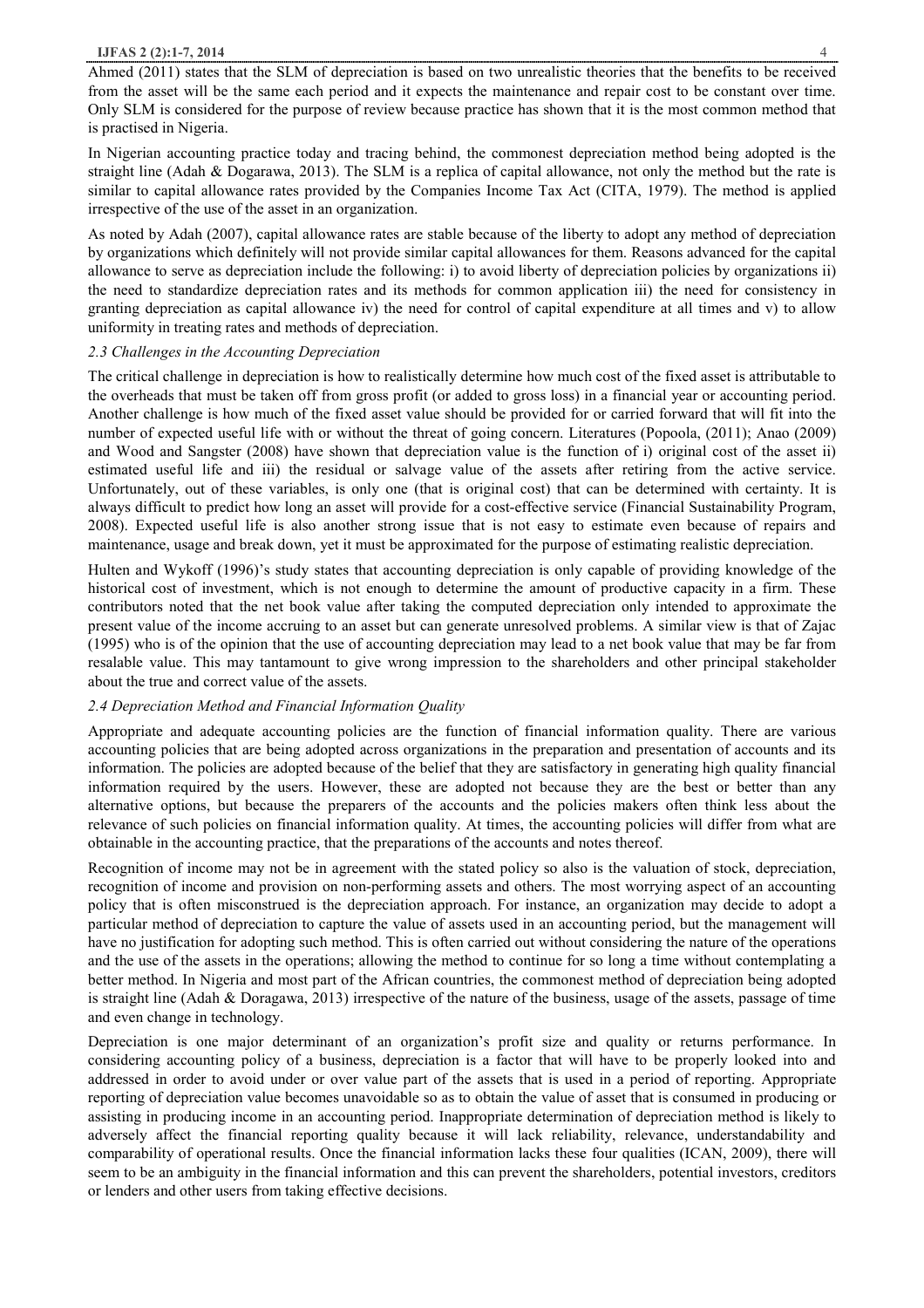#### **3. Data Collection and Analysis**

The study required primary data which were collected through designed questionnaire in order to address the independent variable along with the dependent variable to achieve the objective of the study. The enclosed type of questionnaire used was distributed to the expected respondents. The respondents included: preparers of financial statements (staff of final accounts), accounting and financial policy makers, any officer occupying the position of an accountant, accounting officer, auditor, financial analysts, scholars and few users of financial statements. These groups of respondents were senior officers in the various companies. The questionnaires were distributed at random among these expected respondents. The selected service companies were four deposit money banks, four insurance companies, four health care and four other financial institutions all in Nigeria. Secondary source of data were equally used to assist in the collection of relevant literature to provide insight into the research topic. Secondary data were also collected mainly from few available and related journal publications and text books in order to provide insights into this work and assist in gathering data for the questionnaire.

Two hundred (200) questionnaires were distributed using a three-point Likert type scale to give the respondent enclosed choice to express his objective opinion. The measurement is from 3 agree to 1 disagree. To measure the scale, six items were used in the questionnaire, five acting as indicators to predict one in the capacity of dependent variable. One hundred and fifty two (152) numbers of the completed questionnaires, representing about 76 percent were retrieved. However, 87 percent of the retrieved questionnaires were from the accountants and auditors of these companies as others including the accounting policy makers paid less attention to the questionnaire.

The one hundred and fifty two (152) retrieved questionnaires were analysed using logistic regression because of the prediction of result that is limited to either agree or disagree and the objective of the study. The sample of questionnaire is presented below for reference:

| Ref                                                                                                 | Item                                                                            | A | U | D |  |
|-----------------------------------------------------------------------------------------------------|---------------------------------------------------------------------------------|---|---|---|--|
| SLM1                                                                                                | I have the knowledge and know the implications of SLM on financial              |   |   |   |  |
|                                                                                                     | information/reporting                                                           |   |   |   |  |
| SLM <sub>2</sub>                                                                                    | The company is using SLM and the result has been satisfactory in reference      |   |   |   |  |
|                                                                                                     | to financial statements                                                         |   |   |   |  |
| SLM3                                                                                                | Our company regularly reviews this method to adjust for any over or under       |   |   |   |  |
|                                                                                                     | depreciation that may occur                                                     |   |   |   |  |
| SLM4                                                                                                | Method of depreciation and its value are not significant to the overall         |   |   |   |  |
|                                                                                                     | overhead costs to change any financial information quality                      |   |   |   |  |
| SLM5                                                                                                | In my mind, all expected users of financial statements can read and             |   |   |   |  |
|                                                                                                     | understand these documents to power their decisions                             |   |   |   |  |
| SLM6                                                                                                | This straight line technique has no significant relationship with the financial |   |   |   |  |
|                                                                                                     | information quality of our company                                              |   |   |   |  |
| <b>Key words:</b> A = Disagree, U = Undecided, D = Disagree, SLM = Straight Line Method and SLM1 to |                                                                                 |   |   |   |  |

Table 1. Sample questionnaire

SLM6 = Questions 1 to 6 in the questionnaire.

# **4. Results and Discussion**

To test the internal consistency (reliability) of the questionnaires, its Cronbach's Alpha coefficient was very weak as it is far below 0.70 considered as the benchmark for achieving reliability. The unsatisfactory result was due to few items in the questionnaire. Alternatively, the mean inter-item correlation test was carried out and the result was within the range of .2 and .4 as recommended by Briggs and Check (1986). The table 1 below also confirms the ability of the model to predict up to 72.4 percent, which is very satisfactory.

|  |  |  | Table 2. Model Prediction |
|--|--|--|---------------------------|
|--|--|--|---------------------------|

|             | Observed                  |                               | Predicted    |             |            |  |  |
|-------------|---------------------------|-------------------------------|--------------|-------------|------------|--|--|
|             |                           |                               | SLM6 Bin     |             | Percentage |  |  |
|             |                           |                               | SLM does not | <b>SLM</b>  | Correct    |  |  |
|             |                           |                               | influence    | influences  |            |  |  |
|             |                           |                               | financial    | financial   |            |  |  |
|             |                           |                               | information  | information |            |  |  |
|             |                           |                               | quality      | quality     |            |  |  |
| <b>Step</b> | SLM6 Bin                  | SLM does not influence        | 34           | 28          | 54.8       |  |  |
|             |                           | financial information quality |              |             |            |  |  |
|             |                           | SLM influences financial      | 14           | 76          | 84.4       |  |  |
|             |                           | information quality           |              |             |            |  |  |
|             | <b>Overall Percentage</b> |                               |              |             | 72.4       |  |  |
|             | a. The cut value is .500  |                               |              |             |            |  |  |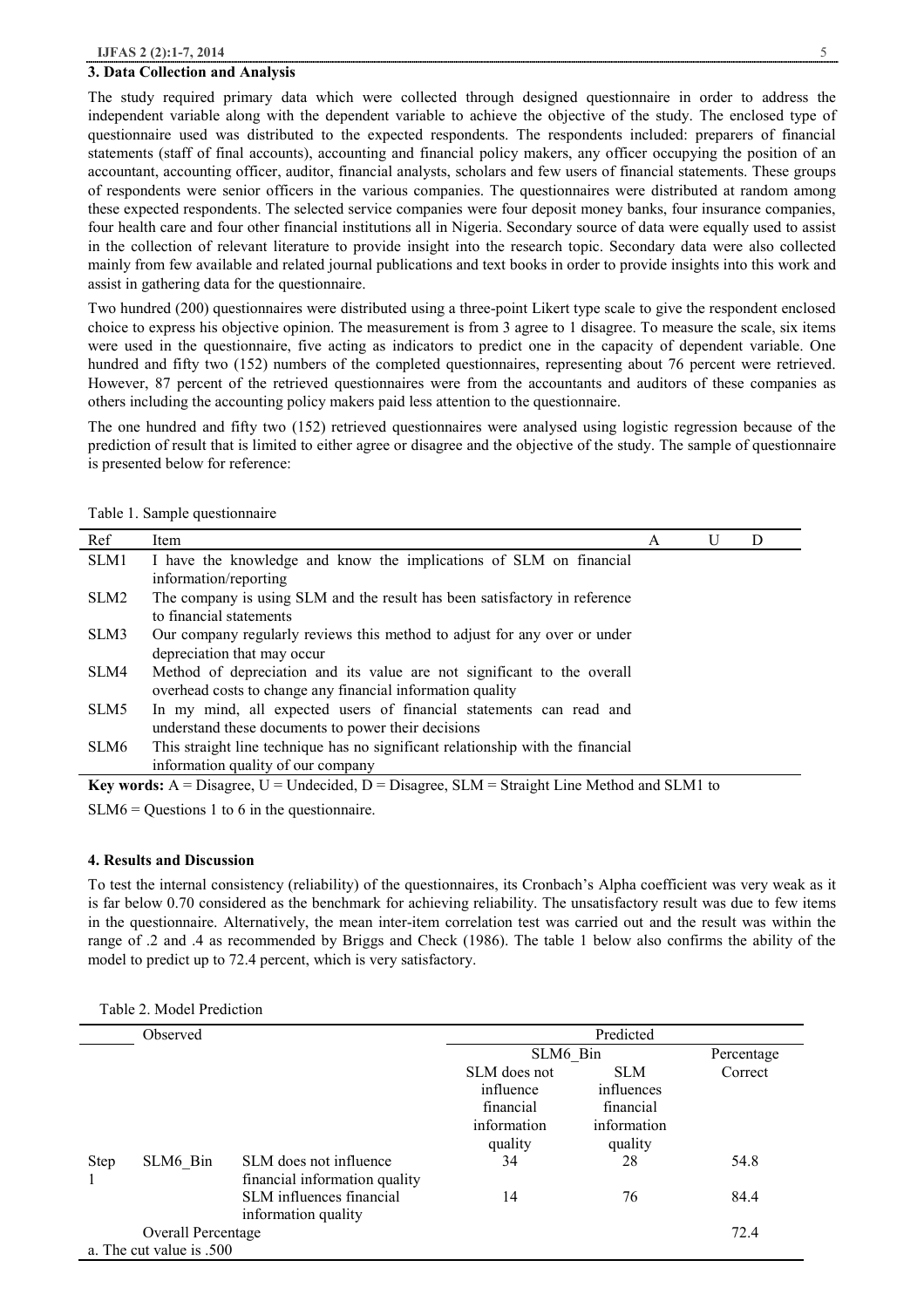The table 1 above shows that the model has 72.4% prediction power. The model prediction result appears to be a reflection of the predicted analysis result. For instance, the first roll and column which states that straight line method does not influence financial information quality has up to 54.8 percent chance to determine the outcome of data analysis. However, the overall result is 72.4 percent, an indication that the model is good enough and capable of generating reliable result.

| Table 3. Variables Results                                     |                  |         |       |        |    |       |        |
|----------------------------------------------------------------|------------------|---------|-------|--------|----|-------|--------|
|                                                                |                  | B       | S.E.  | Wald   | df | Sig.  | Exp(B) |
| Step $1^a$                                                     | SLM1             | $-1.69$ | 0.489 | 11.978 |    | 0.001 | 0.18   |
|                                                                | SLM <sub>2</sub> | $-1.21$ | 0.344 | 12.437 |    | 0.000 | 0.30   |
|                                                                | SLM3             | 0.36    | 0.252 | 2.034  |    | 0.154 | 1.43   |
|                                                                | SLM4             | $-1.41$ | 0.408 | 12.017 |    | 0.001 | 0.24   |
|                                                                | SLM <sub>5</sub> | 1.08    | 0.428 | 6.385  |    | 0.012 | 2.95   |
|                                                                | Constant         | 8.74    | 2.710 | 10.398 |    | 0.001 | 0.01   |
| a. Variable(s) entered on step 1: SLM1, SLM2, SLM3, SLM4, SLM5 |                  |         |       |        |    |       |        |

SLM stands for Straight Line Method (used as question/item in the questionnaire)

The binary logistic regression model is aimed at investigating how SLM influences financial information quality using 5 independent variables. The SLM3 is not statistically significant. The dependent variable is binary using probability and a threshold value of  $0.5$ . The model is:

$$
P_i = \frac{e^{\alpha + \beta_1 x_1 + \beta_2 x_2 + \beta_3 x_3 + \beta_4 x_4 + \beta_5 x_5}}{1 + e^{\alpha + \beta_1 x_1 + \beta_2 x_2 + \beta_3 x_3 + \beta_4 x_4 + \beta_5 x_5}}
$$

The results of the model using  $SPSS_A$  version  $16$  is given below:

$$
P_i = \frac{e^{8.74 - 1.69x_1 - 1.21x_2 - 1.41x_4 + 1.08x_5}}{1 + e^{8.74 - 1.69x_1 - 1.21x_2 - 1.41x_4 + 1.08x_5}}
$$

<sup>r</sup>  $l$   $1 + e^{8.74 - 1.69x_1 - 1.21x_2 - 1.41x_4 + 1.08x_5}$ <br>The last column of table 3 above gives the odds-ratio for easy interpretation of the model parameter. For question1, the odds-ratio is 0.18 meaning that it is only 0.18 times that straight line method knowledge influences financial information quality than when there is no knowledge. For question 5, the odds-ratio is 2.95 meaning that it is 3 times that the understanding of financial statement influences financial information quality compared to when no financial statement is understood. In the same vein are questions 2 and 4, with odds-ratios of 0.30 and 0.24 respectively. Question 2 indicates 0.30 times that the use of straight line method in the company can influence financial information quality while question 4 shows 0.24 times, meaning that it is the method of depreciation and its value can influence financial information quality.

Question 1 with an item on knowledge and implication of straight line method of depreciation on financial information reporting has a statistically significant result at 5 percent level. This result is in agreement with the study of Hirani (1995) which emphasizes that method of depreciation should be carefully selected by a company because the charge will have a significant effect on financial position. That is, knowledge and implication of depreciation method should guide in the determination of method because of its effect on financial statements of a company. Though Hirani (1995)'s study did not state the method of depreciation, it is a generalized study on depreciation.

The second proxy of the independent variable which shows statistically significant result is the question on whether 'the company is using straight line method and the result has been satisfactory in reference to financial statements'. This significant result confirms the findings of Adah & Dogarawa (2013) and Keiso, Waygandt & Warfield (2008). The two studies are specifically on straight line method of depreciation rather than on the general depreciation. However, the result is in conflict with the findings of Ahmed (2011) and ICAB (2008)'s studies. Question 3 result is not statistically significant because the service companies using the straight line method of depreciation hardly review it for any necessary adjustment that may arise to improve the quality of financial statements. Result of question 4 is also significant; it is on the total overhead costs. This is also relevant to the study of Hirani (1995). Result of question 5 also reveals a statistically significant result; at least more than average users of financial statements can read and understand the documents to enable them take reasonable investment decision.

## **5. Conclusion**

From the statistical results using logistic regression above, four items in the questionnaire, that is questions 1, 2, 4 and 5 reveal significant level results, meaning that straight line method of depreciation can significantly affect the financial information quality of service companies. However, question 3's result is not statistically significant indicating that